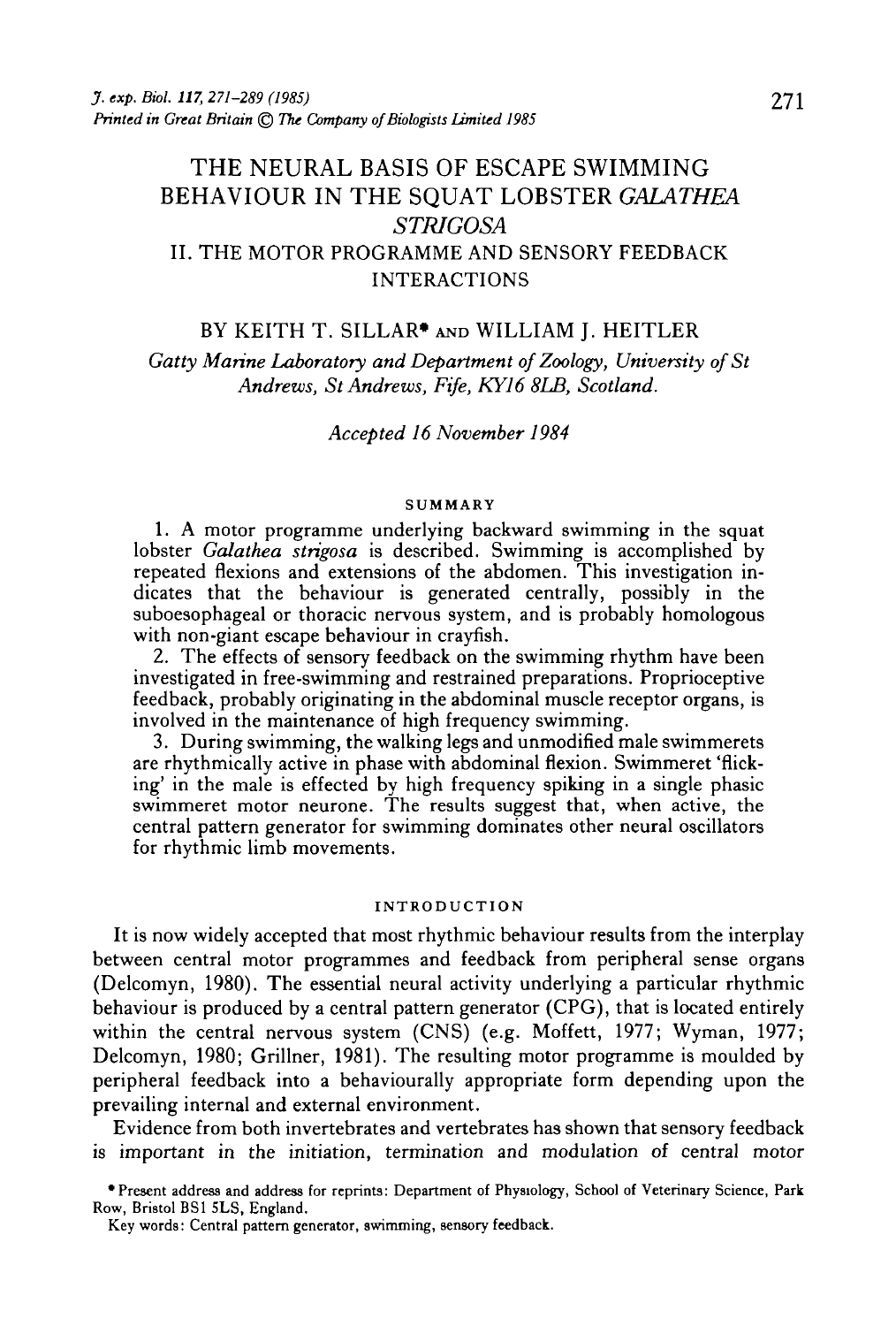programmes (Delcomyn, 1980). Our knowledge of how the diverse array of proprioceptors available to an animal affects rhythmic motor output, is, however, limited.

In crayfish, tailflip escape behaviour involves rhythmic flexion-extension cycles of the long muscular abdomen which result in rapid backward propulsion (Wine & Krasne, 1972, 1982). The behaviour is complex, and two neural systems may be involved in its production. An initial very rapid flexion may be induced by a system of giant axons, followed by a chain reflex causing re-extension (Reichert, Wine & Hagiwara, 1981). A second system, called the non-giant system, mediates all other types of tailflip including the repeated extension-flexion cycles of the abdomen during swimming (Schrameck, 1970; Wine & Krasne, 1972). The non-giant system is thought to be controlled by a CPG located in the suboesophageal ganglion (Wine  $\&$ Krasne, 1972). Peripheral feedback is an important feature in each escape circuit. A strong sensory stimulus is capable of switching on both giant and non-giant circuits. The transition between giant and non-giant escape results from the different latencies of each system (Reichert & Wine, 1982, 1983). In restrained animals both escape systems are inhibited (Krasne & Wine, 1975). Sensory feedback resulting from flexion is crucial to post-giant extension (Reichert *et al.* 1981). In contrast, sensory feedback onto the extensor system is inhibited during swimming, although at least some proprioceptive feedback is retained in the form of monosynaptic excitatory connections between the muscle receptor organs (MROs) and the extensor motor neurones (Wine, 1977). This may serve functions such as adjusting output to compensate for variations in load (Reichert *et al.* 1981). However the modulation of non-giant escape behaviour by sensory input is poorly understood.

The squat lobster, *Galathea,* escapes from threats by a series of rapid abdominal tailflips which resemble macruran tailflipping (Sillar & Heitler, 1982). In contrast to macrurans, however, this species lacks a giant fibre system. In the preceding paper (Sillar & Heitler, 1985) we have suggested from anatomical evidence that escape in *Galathea* is homologous with non-giant swimming in crayfish and that the specialized giant fibre system found in the Macrura may have evolved from a non-giant circuit like that found in *Galathea.*

In this report we analyse the motor programme underlying backward swimming. The motor programme which is elicited in the absence of sensory feedback is described first. The results suggest that escape is controlled by a CPG located in the suboesophageal or thoracic nervous system which drives extension first, followed by flexion. Next, the roles of proprioceptive and exteroceptive feedback on the motor programme are described in intact animals under free-swimming and restrained conditions. The results indicate contrasting roles for proprioceptive and exteroceptive feedback. Proprioceptive input, perhaps from the MROs, has a predominantly excitatory effect and appears to maintain high frequency swimming, whereas exteroceptive input created by obstacles in the environment inhibits swimming. Finally the behaviour of the walking legs and swimmerets during escape is described. The four pairs of legs and the swimmerets in the male are rhythmically active during escape. This activity, which is significantly different from other rhythmic behaviour involving these appendages, indicates that the CPG for escape swimming has distributed effects throughout the animal and, when active, dominates other local neural oscillators for behaviour such as walking and swimmeret beating.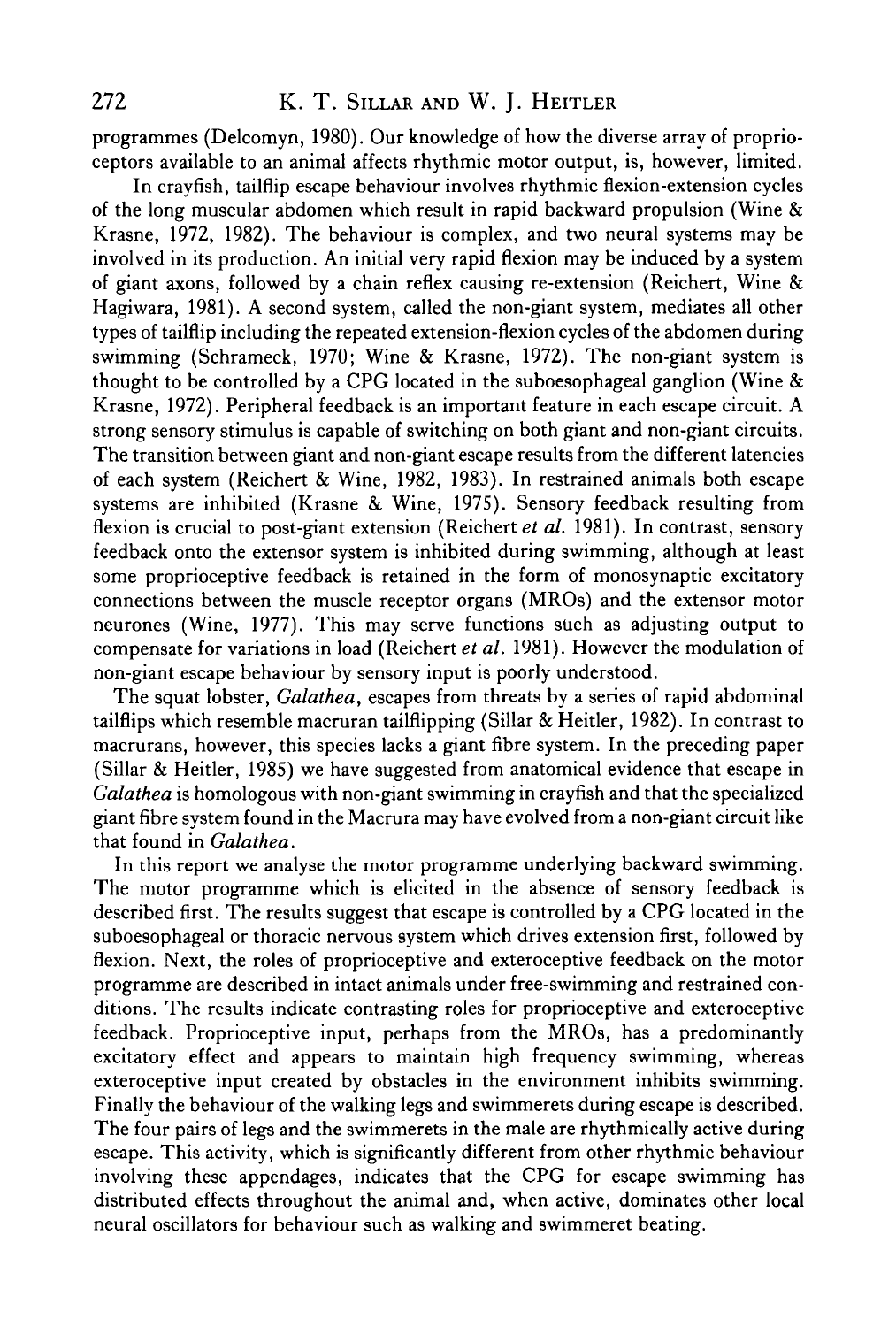#### MATERIALS AND METHODS

All experiments were performed on male or female *Galathea strigosa* (Anomura) measuring 8-10 cm from tip of rostrum to caudal edge of telson.

## *Deqfferented preparation*

Intact animals were secured ventral side up to the Sylgard bottom of a Petri dish in cooled (10-12°C), oxygenated lobster saline, with the abdomen in an extended position. The ventral abdominal cuticle was removed and the underlying layer of chromatophores dissected away to reveal the chain of five abdominal ganglia. All ganglionic roots of the abdomen were cut except those to the uropods and telson. A wax platform was placed beneath the abdominal nerve cord, and the chain of ganglia was secured with insect pins through cut roots. Extracellular recordings of motor output from up to four roots of abdominal ganglia were made simultaneously, either with silver-wire hook electrodes or with fine polythene-tipped suction electrodes. These electrodes could also be used for stimulating.

#### *Electromyograms*

Recordings of abdominal flexor and extensor muscle activity and of leg promotor muscle activity were made using pairs of  $100$ - $\mu$ m diameter copper wires insulated except at their tips. These were implanted either directly into exposed muscles or through small holes made in the carapace. In the latter case EMG electrodes were secured in place with superglue. Following surgery animals were allowed at least 15 min to recover before recordings were made. Further details of different preparations are given at the relevant points in the text.

#### RESULTS

## *The motor programme*

The squat lobster swims by a series of alternating extension-flexion movements of its abdomen. These movements are driven by segmental muscles exclusively, which are solely innervated through the 2nd and 3rd roots of the appropriate abdominal ganglia. Alternating rhythmic activity could be recorded from these roots after cutting all the abdominal roots. This activity was very similar in its phase relationships within a cycle to that occurring during swimming in the intact animal. We thus conclude that this activity constitutes the motor programme for swimming (fictive swimming), and that it is produced by a CPG. Transection of the nerve cord rostral to the first abdominal ganglion (Gl) abolished swimming, while removal of the brain did not. Thus the rostral CNS is essential for swimming but the exact location of the CPG for the behaviour is not known. The integrity of the rostral nervous system means we cannot rule out the possibility that sensory input from this region is involved in the generation of swimming. However swimming could be recorded in preparations in which all major leg nerves had been cut and therefore this possibility seems unlikely. In the majority of experiments nerve roots arising from the last abdominal ganglion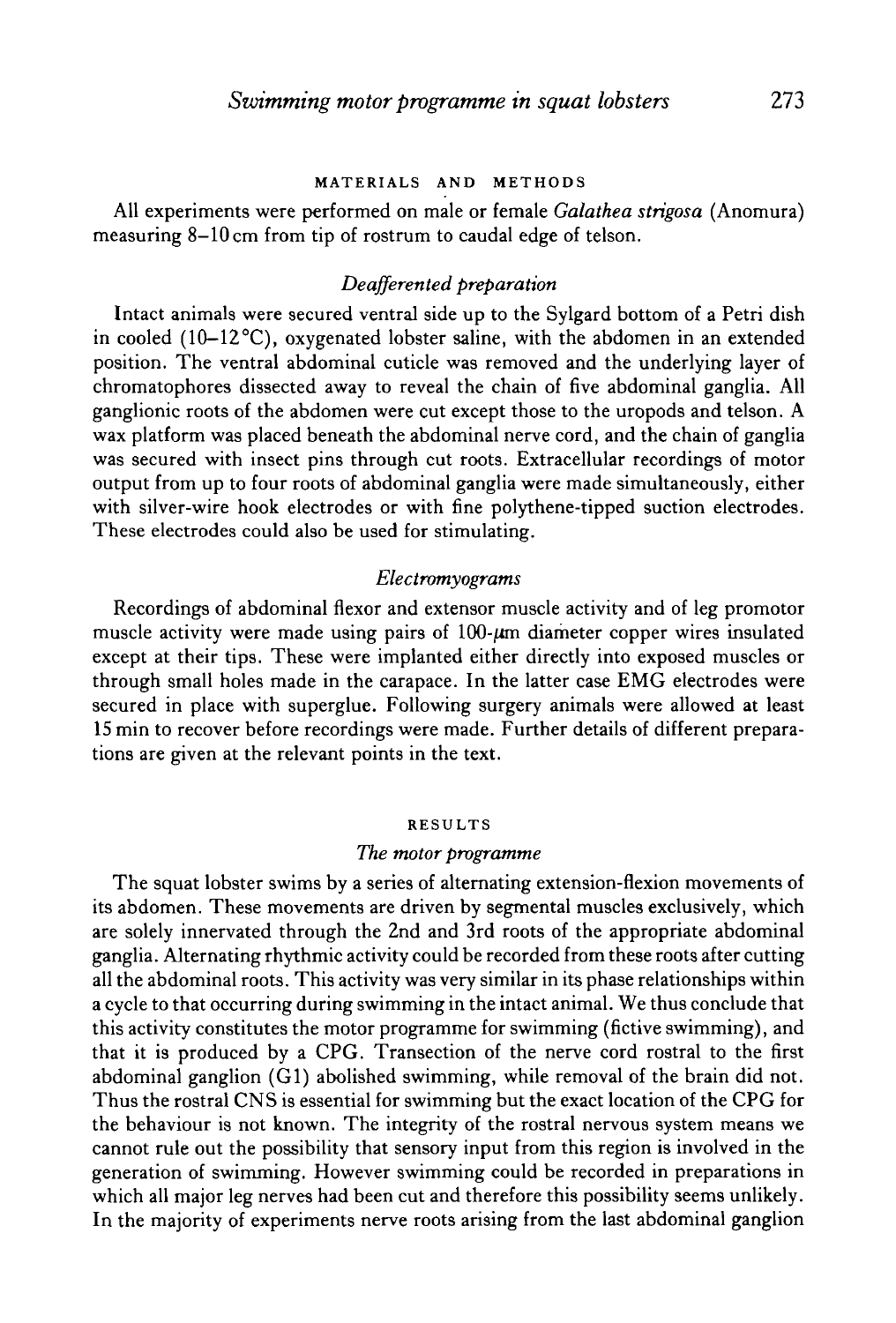# 274 K. T. SILLAR AND W. J. HEITLER

(G5) to innervate the uropods and telson were left intact since this increased the overall excitability of preparations. When these roots were cut, recordings of the motor programme were identical in all essential respects to those recorded in the normal preparation.

## *Initiating fictive swimming*

Fictive swimming could be induced in an abdominally deafferented preparation either by tactile or electrical stimulation. Gentle stroking of the head, ventral thoracic carapace or leg stumps was often sufficient (Fig. 1A). Up to seven cycles have been recorded in this way. An electrical stimulus train (50-100 Hz for 100-200 ms) delivered to sensorimotor 2nd roots of abdominal ganglia *via* extracellular electrodes could evoke fictive swimming with delays ranging between 100 ms and 1 s (Fig. IB). The motor programmes resulting from tactile and electrical stimulation were very similar, but the latter technique rarely evoked more than three cycles.

## *Cycle period*

Cycle period, measured as the interval between the onset of phasic extension in successive cycles, varied between 100-600 ms. In each bout of swimming, cycle



Fig. 1. The motor programme for swimming as recorded from the deafferented roots of G2. (A) and (B) are examples from two different preparations. Swimming activity was evoked by tactile stimulation of the ventral thorax (A) and electrical stimulation of the second root (B, note stimulus and switching, arrow, artefacts). In each record the top trace shows flexor motor neurone (power stroke) activity in the third root (r3) and the bottom trace shows extensor motor neurone (return stroke) activity in the ipsilateral second root (r2).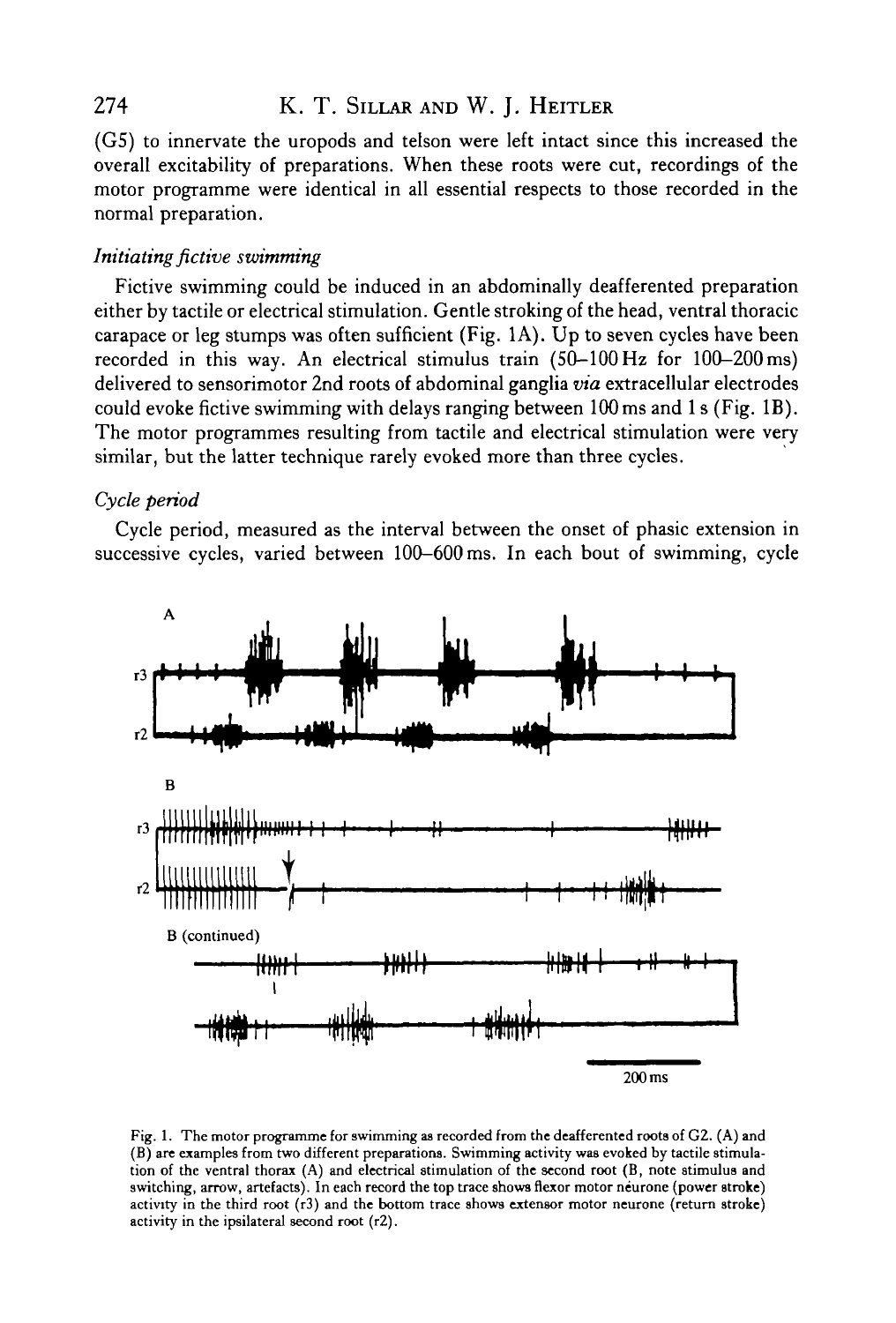period initially was short and increased in later cycles, almost doubling over six cycles in most cases (Fig. 2). However this increase did not normally occur between the first and second cycles and frequently the duration of the first cycle was slightly longer than the second.

# *Extension phase*

The duration of extension in the first cycle of a bout of swimming (Fig. 3Ai) was significantly longer than in subsequent cycles (Fig. 3Aii). Initial extension occupied a mean  $0.58$  of cycle period while in subsequent cycles this was reduced to  $0.35$  of cycle period. Thus the first cycle of a bout of swimming was often longer than the second. Over a wide range of swim frequencies (about 2-10 Hz) the durations of both initial extensions and subsequent extensions increased linearly with cycle period. The two regression lines cross at a cycle period of 90 ms (Fig. 3A), which is close to the maximum swim frequency recorded. The significantly longer duration of the first extension phase of each bout was due to the activity of a single FE motor neurone which fired earlier in the first cycle than in subsequent cycles (Fig. 3B).

Both fast and slow extensor efferents have axons which exit from the CNS *via* r2. In most recordings of extensor discharge during swimming there was a background level of activity in tonically active motor neurones which was small in amplitude compared with phasic motor neurone activity. The high intensity and short duration of the extension phase made it difficult to measure the precise number of motor neurones active. The approximate number varied between experiments, between



Fig. 2. Graphs of cycle period against cycle number for five bouts of swimming recorded in five different deafferented preparations. In each bout, cycle period was measured as the onset of extension in one cycle to the onset of extension in the following cycle. Note the gradual decline in swim frequency in each case.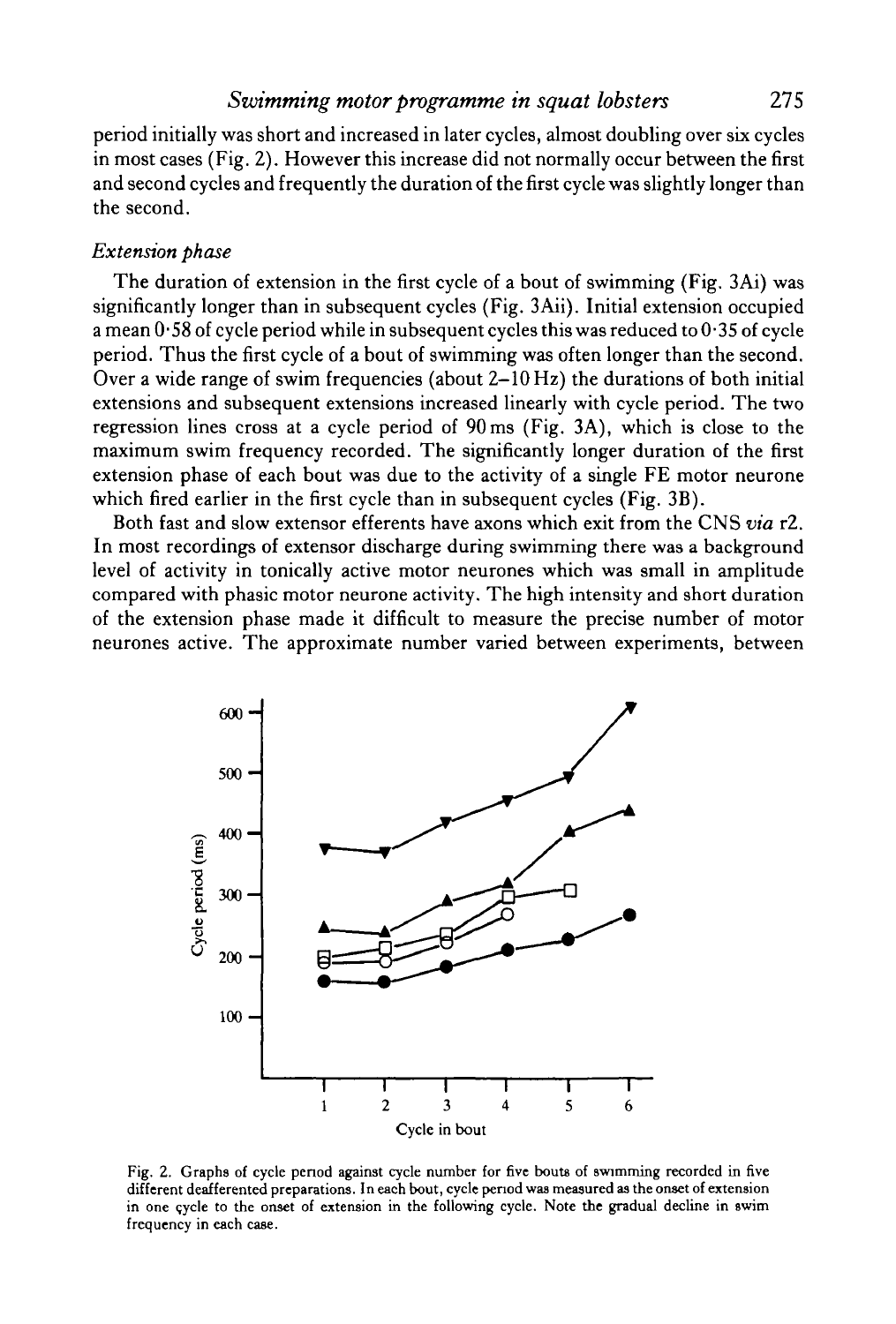

Fig. 3. Extensor burst duration varies linearly with cycle period. (A) Graphs of extensor burst duration *versus* cycle period for the first cycle in a bout of swimming (i) and for all subsequent cycles (ii). The correlation coefficients (r) are highly significant. The extensor burst in the first cycle is usually longer than in subsequent cycles (see text and B for explanation). (B) Sample recording of activity from the second (r2) and third root (r3) during fictive swimming. Arrows indicate a fast extensor motor neurone which fires earlier in the first cycle than in subsequent cycles.

different bouts of swimming in the same preparation and between successive cycles in the same bout. In most recordings larger units were recruited in the latter half of each extensor burst.

## *Flexion phase*

The duration of the flexion phase of the swim cycle also increased linearly with cycle period (Fig. 4A) but was much shorter than extension, occupying on average 0-22 of the cycle period. Unlike extension, the first flexion in a bout of swimming was shorter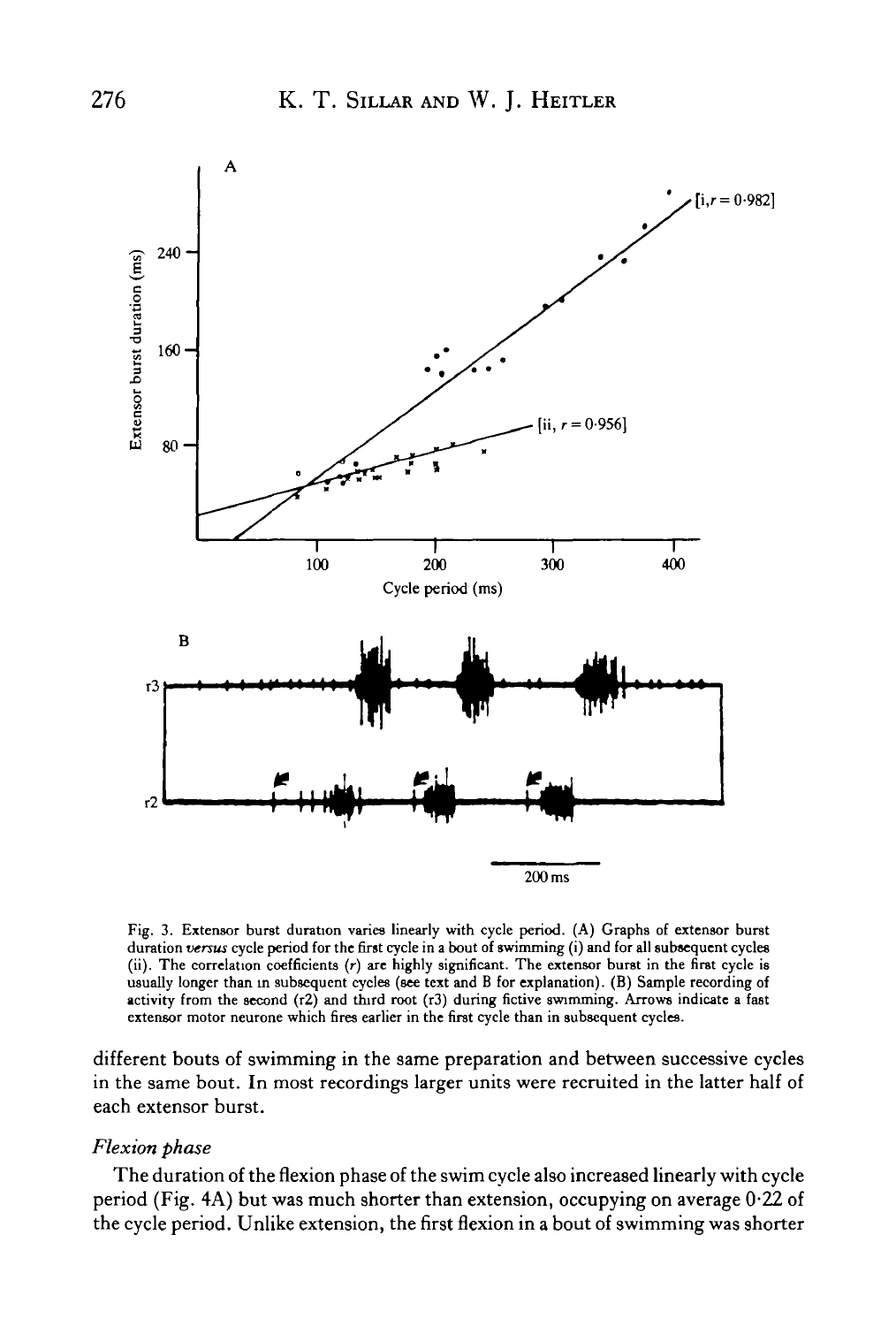# *Swimming motor programme in squat lobsters* 277

than subsequent flexions and each flexor burst occupied a constant proportion of cycle period. During flexion, several phasic motor neurones discharged synchronously and at high frequency. In a number of recordings of r3 activity, one or more slow flexor motor neurones (sF) fired tonically (Fig. 3B). In the examples shown in Fig. 1 a single sF appeared to be inhibited for the duration of each bout of swimming.

The latency between the onset of extension and the onset of flexion increased linearly with cycle period (Fig. 4B). Thus the two components of the swim cycle had constant internal phase relationships over a wide range of swim frequencies.

## *Bilateral coupling*

The motor programme for swimming is bilaterally symmetrical. Paired recordings of extensor or flexor activity from any one abdominal ganglion (G1-G4) revealed that ipsilateral and contralateral pools of homologous motor neurones discharge with a high degree of synchrony. In particular, the extensor motor neurones fire at almost exactly the same time and in some cases it is possible to identify individual units with very similar firing patterns (Fig. 5). On no occasion have asynchronous contralateral motor neurone discharges been observed in recordings from Gl to G4. Thus the facility for directional change which can be seen in the intact, freely-swimming animal does not occur at the level of abdominal motor neurone activity in fictive swimming.

## *Intersegmental metachrony*

A motor output pattern, identical in its intraganglionic phase relationships, could be recorded from both the 2nd and 3rd roots of each abdominal ganglion (Gl—G4) during swimming. Simultaneous recordings of homologous 2nd roots from successive ganglia showed a metachronal wave of excitation which passed posteriorly (Fig. 6A). However, the interganglionic latency was not constant; the delay between Gl and G2 extensor activity was less than between G2 and G3 which, in turn, was less than between G3 and G4 (Fig. 6B). The functional value of this latency distribution is not known. However, it probably results in a gradual unfolding of the abdomen during



Fig. 4. The onset and duration of the flexor burst varies linearly with cycle period. (A) Graph of flexor burst duration *versus* cycle period *(r=* 0-955). (B) Graph of flexor latency from the onset of extension *versus* cycle period  $(r = 0.99)$ .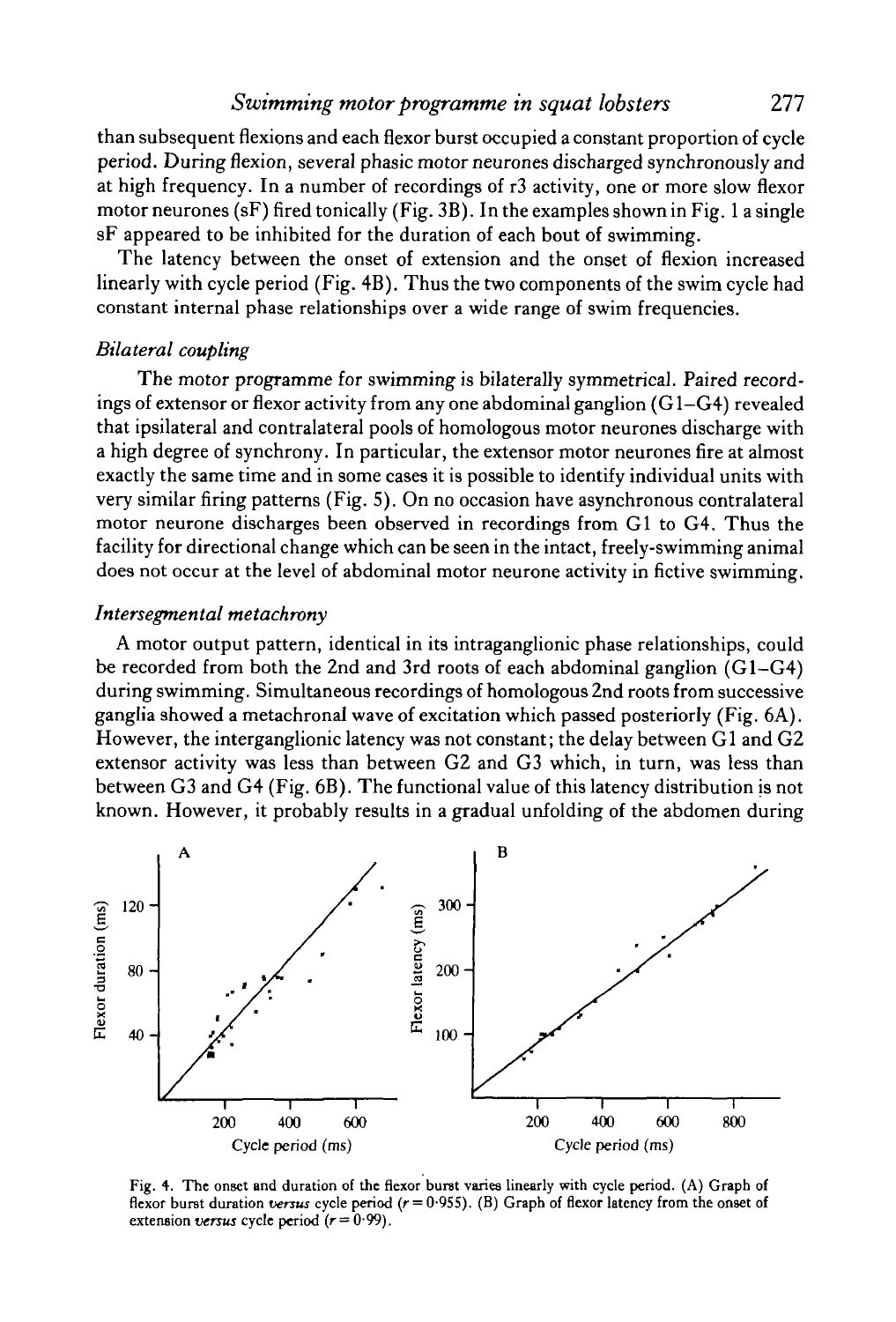

Fig. S. The motor programme for swimming is bilaterally symmetrical. Paired recordings of ipsilateral and contralateral second roots of G2 show the synchronous discharge of extensor motor neurones during swimming (flexion not shown). Note the gradual increase in burst intensity, with larger units recruited later in each burst. The neurone which fires earlier in the first cycle of swimming (arrowed in Fig. 3B) is recorded on both traces (arrowed) and has a similar spike height and discharge pattern in each case.

extension and might be a mechanism for the generation of minimal counter thrust during the return stroke of the behaviour.

### *Sensory feedback effects on swimming*

In the intact animal proprioceptive and exteroceptive information concerning abdominal position and environmental conditions may modulate the basic, centrallygenerated rhythm. Therefore, backward swimming has also been studied under three conditions of restraint to compare the effects of proprioceptive feedback and exteroceptive information on the swimming rhythm.

## *Free-swimming preparation*

In this preparation proprioceptive and exteroceptive feedback were both intact. EMG electrodes were inserted in the appropriate muscles. The animals were then placed in a large Perspex chamber (30 cm  $\times$  15 cm  $\times$  15 cm) filled with sea water and induced to swim by tactile stimulation of the head or thorax. Swimming was always highly intermittent and a single tactile stimulus rarely resulted in more than three consecutive cycles of activity (Fig. 7B). Extensor activity always preceded flexion, by 20 to 40 ms. Swims were usually terminated through mechanical interference when, for example, the side of the experimental chamber was encountered. When faced with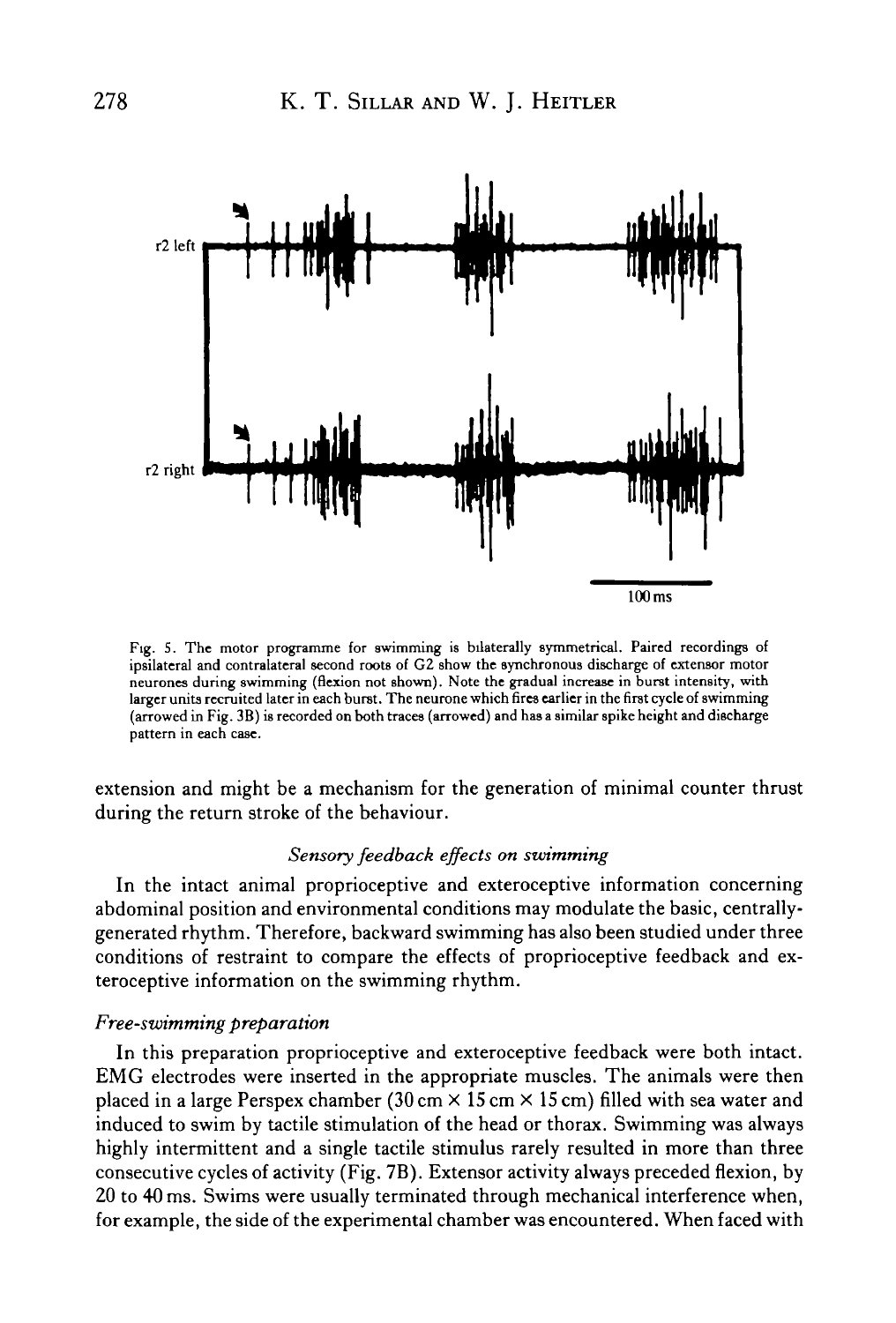

Fig. 6. The motor programme is expressed in G1-G4 as an anterior to posterior metachronal wave. (A) Sample recording of r2 activity during swimming activity in Gl (top trace), G2 (second trace) G3 (third trace) and G4 (bottom trace). Note the increase in interganglionic delay in the caudal ganglia. (B) Graph of extensor latency in G2, G3 and G4 relative to onset of extension in Gl for four cycles of swimming (a different symbol for each cycle). Measurements were made from records similar to those shown in A.

a continuous tactile stimulus animals responded with prolonged periods of swimming despite encountering the side of the chamber repeatedly. Bouts of swimming of this sort usually showed a highly variable cycle period (Fig. 7A). However, when this occurred the relative durations of extension and flexion were always the same and large cycle periods involved a long interburst interval between the end of flexion in one cycle and the onset of extension in the next. Our interpretation of this result is that swimming is highly susceptible to exteroceptive feedback. Once swimming has been initiated, external perturbations are capable of switching the behaviour off. This is substantiated by the experiment shown in Fig. 7C, in which the animal was manually held in one position and induced to swim. After five consecutive cycles a pencil was positioned so as to prevent abdominal extension. Swimming ceased but was resumed as soon as the pencil was withdrawn. Thus, obstructions in the animal's path appear to have a predominantly inhibitory effect on the CPG for swimming.

## *Semi-restrained preparation*

To investigate the role of proprioceptive feedback on swimming, animals were secured ventral side up with their abdomens free to move and with EMG electrodes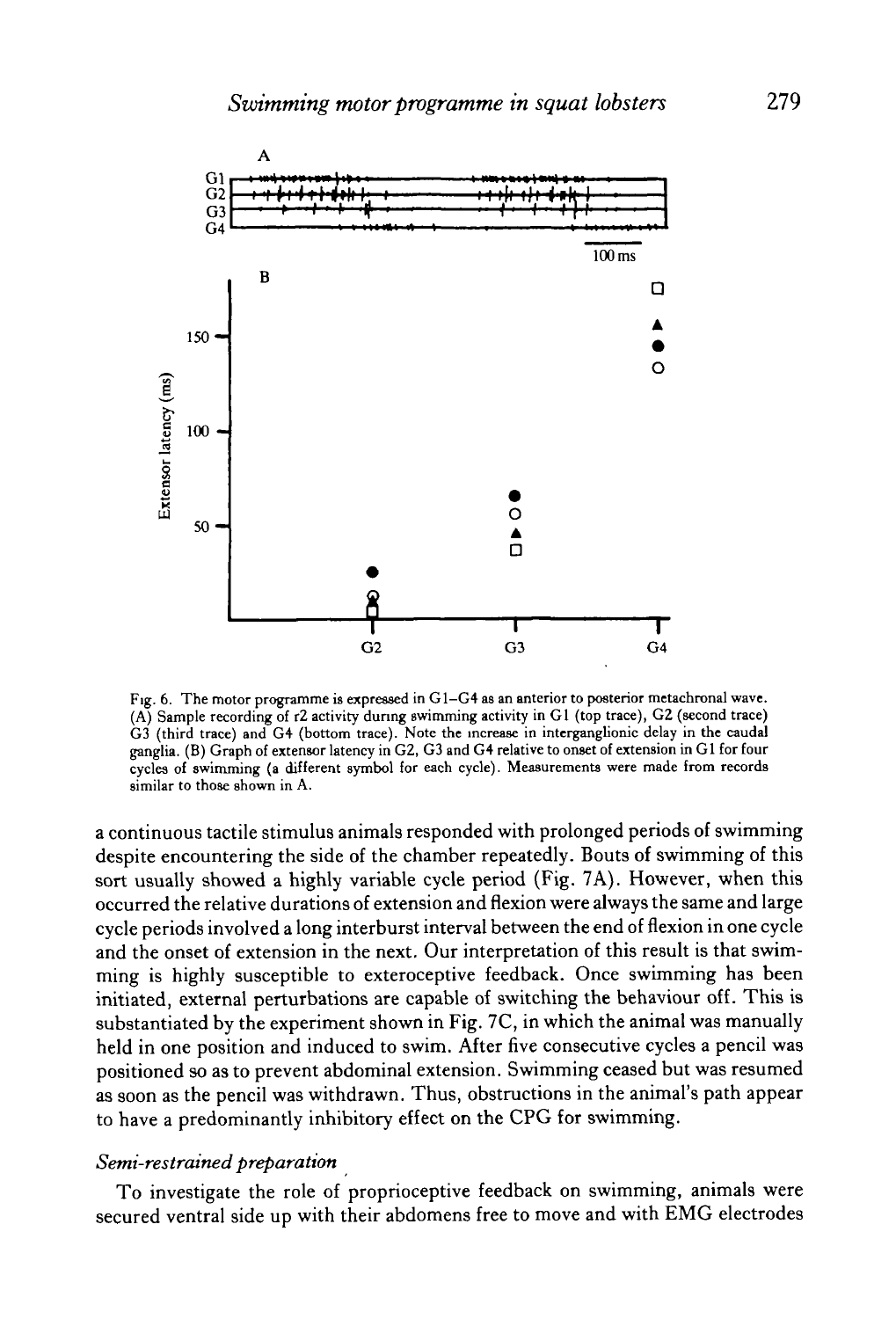

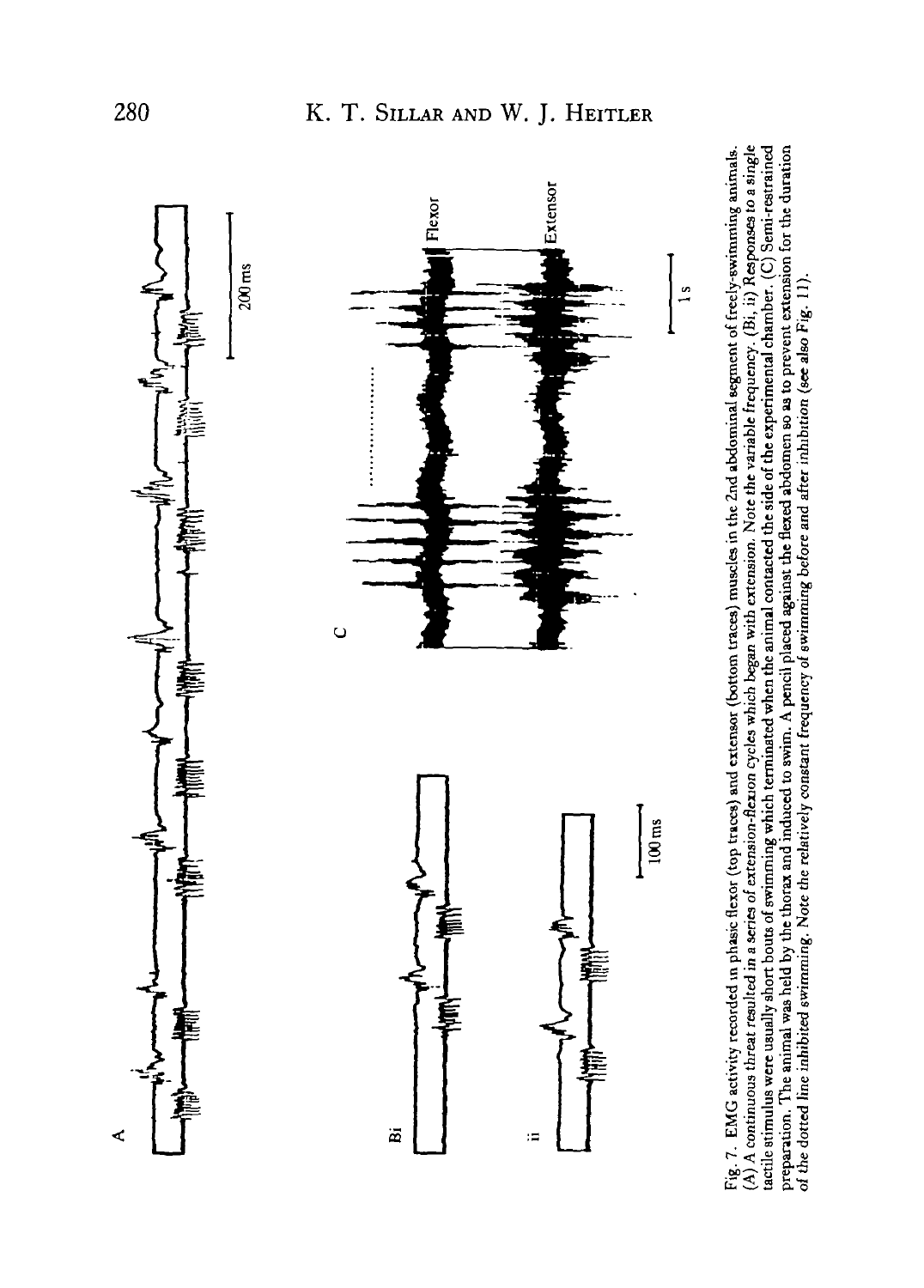

Fig. 8. EMG activity in extensor (top traces) and flexor muscles (lower traces) of the 2nd abdominal segment in a semi-restrained preparation (see text). (A) Typically, a single tactile stimulus to the ventral thorax resulted in constant frequency swimming in a well rested animal. (Bi-v). A variety of responses were recorded in the same preparation after frequency stimulation. Some crosstalk occurs particularly from flexor activity in extensor EMGs.

inserted into phasic extensor and flexor muscles to monitor swimming activity. Hence, in this preparation swimming activity in response to a tactile stimulus generated nearly normal proprioceptive feedback, but exteroceptive input was considerably reduced. The most consistent feature of bouts of swimming recorded from this preparation was that the number of consecutive cycles was much greater than in freely-swimming animals (Fig. 8). This occurred when the animal was either fully submerged under sea water or when all sea water was removed from the experimental chamber. For convenience, recordings were made in the latter conditions. Up to ten consecutive cycles have been recorded in response to a single tactile stimulus to the thorax, although many more cycles have been observed in unoperated animals. Characteristically, frequency remained very constant for the duration of each bout (Fig. 8A). In healthy preparations swimming usually began with extension closely followed by flexion and then repeated high frequency extension-flexion cycling. However on several occasions, particularly in the later stages of an experiment after frequent stimulation, several variations were observed (Fig. 8B). Swimming could begin with up to four bouts of phasic extension, without accompanying flexion (Fig. 8Bi, ii); end in flexion without prior extension (Fig. 8Biii); end in extension without subsequent flexion (Fig. 8Biv); or begin with flexion (Fig. 8Bv). While this may be the result of a deteriorating preparation it nevertheless shows that in certain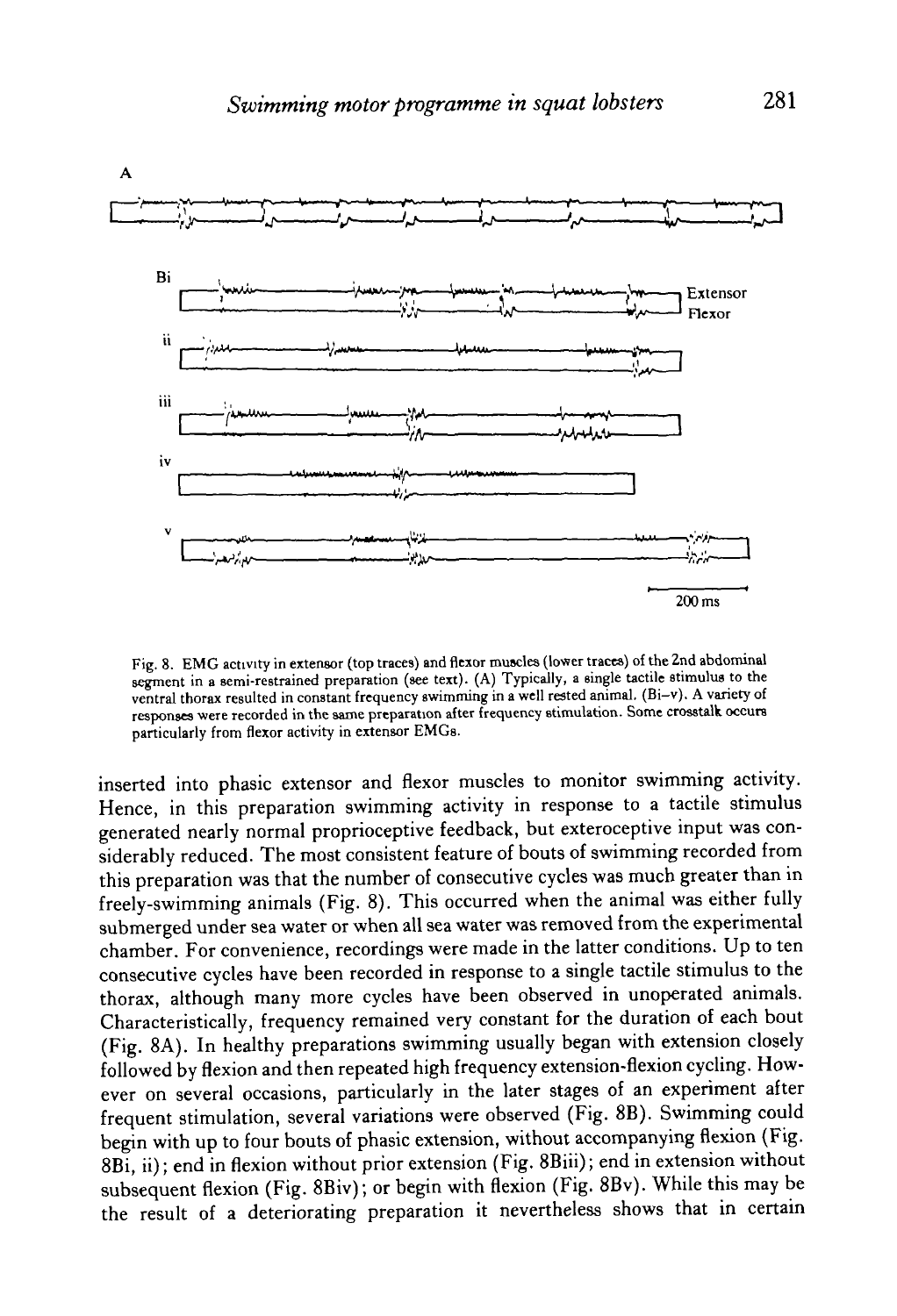

Fig. 9. In fully restrained preparations swimming is partially inhibited, a maximum of two cycles of swimming being recorded. The top trace is r2 G2 activity and the bottom trace is a flexor EMG in the same segment. (A) Swimming activity evoked by electrical stimulation of r2 G2 (note artefacts). (B) Swimming evoked by tactile stimulation of the ventral thorax.

conditions the mechanisms responsible for phasic extension and flexion can be functionally uncoupled at the level of motor output.

## *Fully restrained preparation*

Animals were secured with their abdomens restrained in an extended position. Under these conditions normal exteroceptive and proprioceptive feedback were both disrupted. All nerve roots were left intact and therefore during swimming activity induced by tactile stimulation it is likely that phasic contractions of abdominal muscles generated some reafference. In this preparation swimming consisted of short bouts of phasic extensor and flexor activity similar in phase to those recorded in the preceding preparations. However responses consisted of only one or two cycles of activity (Fig. 9). In each case extension preceded flexion with flexion following at short latency.

## *Comparison of four preparations*

Swimming activity has been analysed in four different preparations: deafferented, free swimming, semi-restrained and fully restrained. In each, the phasing of the rhythm within a cycle was essentially identical, with extension normally preceding flexion. However each preparation displayed swimming activity which differed considerably in frequency and duration (Fig. 10). Deprived of all sensory feedback from the abdomen, swim frequency declined linearly in each bout (Fig. 10B) and bouts normally lasted for 3-6 cycles. In the presence of appropriate proprioceptive feedback, bouts of swimming were longer and swim frequency was relatively constant (Fig. IOC). The addition of exteroceptive feedback (free swimming) resulted in highly intermittent swimming with variable cycle periods (Fig. 10A). When normal proprioceptive and exteroceptive feedback were disrupted (fully restrained) swimming was inhibited (Fig. 10D).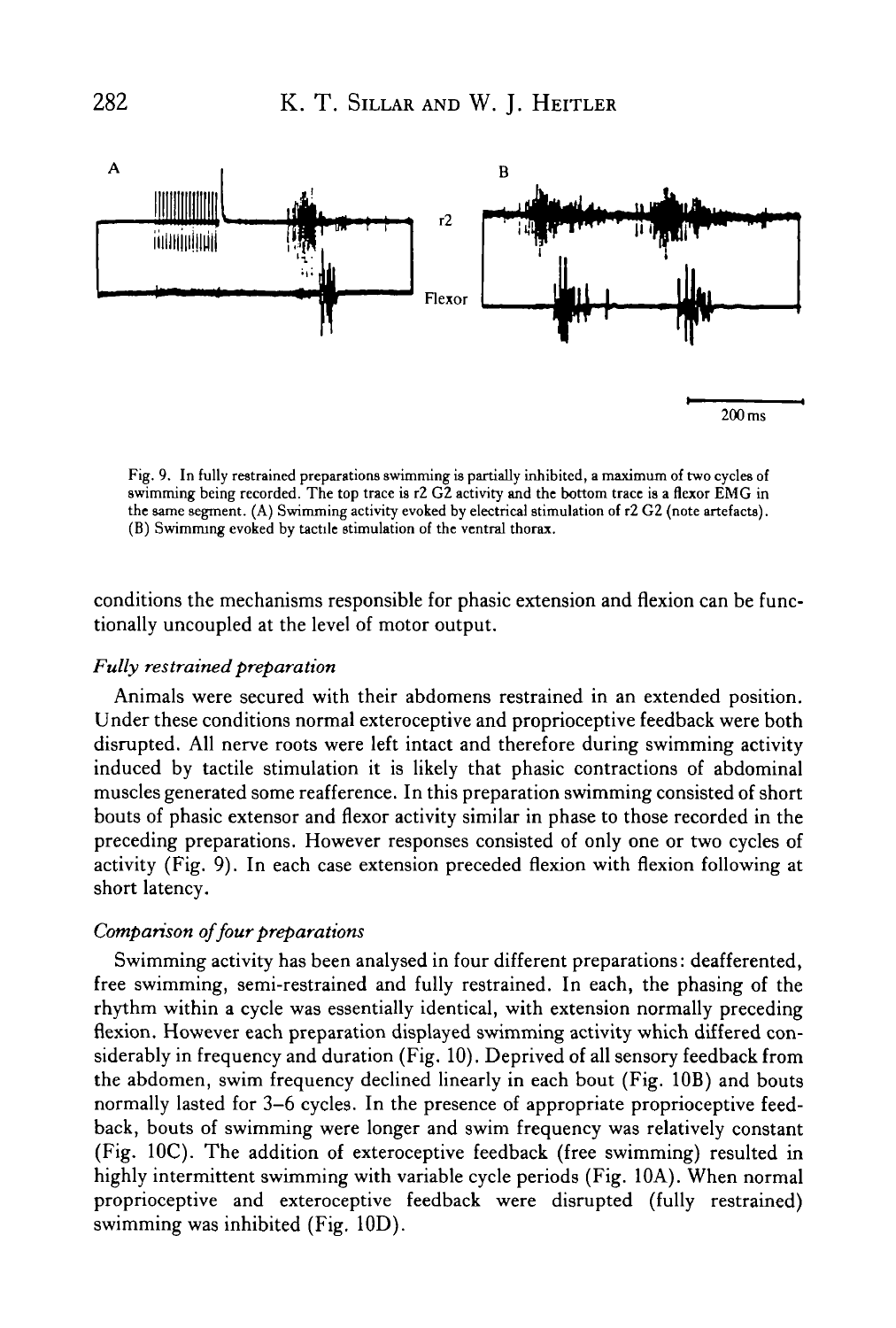

Fig. 10. Comparison of the frequency and duration of swimming activity in each of the types of preparation described in the text. Each graph of cycle period *versus* cycle in bout includes data of two bouts of swimming from different animals. (A) Freely-swimming animals in response to a continuous threat stimulus. Note that frequency is highly variable. (B) Deafferented preparation. Note the gradual decline in frequency. (C) Semi-restrained preparation. Frequency is quite constant. (D) Fully restrained preparation. Swimming activity never lasted more than two cycles.

# *Coordination of segmental limbs*

## *Activity of the swimmerets*

In *Galathea* there are five pairs of swimmerets in the male and four in the female. The swimmerets of the female are all fragile feather-like structures utilized primarily for egg bearing and egg ventilation. In the male the anterior two pairs of swimmerets are also structurally and functionally modified for reproductive purposes (Heitler, Myers & Maitland, 1983) while the posterior three pairs are paddled shaped. During swimming the swimmerets of the female, and the sexually modified swimmerets of the male, are tonically protracted. The paddle-shaped male swimmerets are 'flicked' posteriorly and laterally in phase with each flexion. This rapid retraction is often preceded by a slower and less powerful protraction which occurs in phase with extension.

During episodes of fictive swimming in deafferented preparations recordings from the 1st roots to the modified male and female swimmerets showed a gradual increase in activity which was not rhythmic and which did not follow the swimming rhythm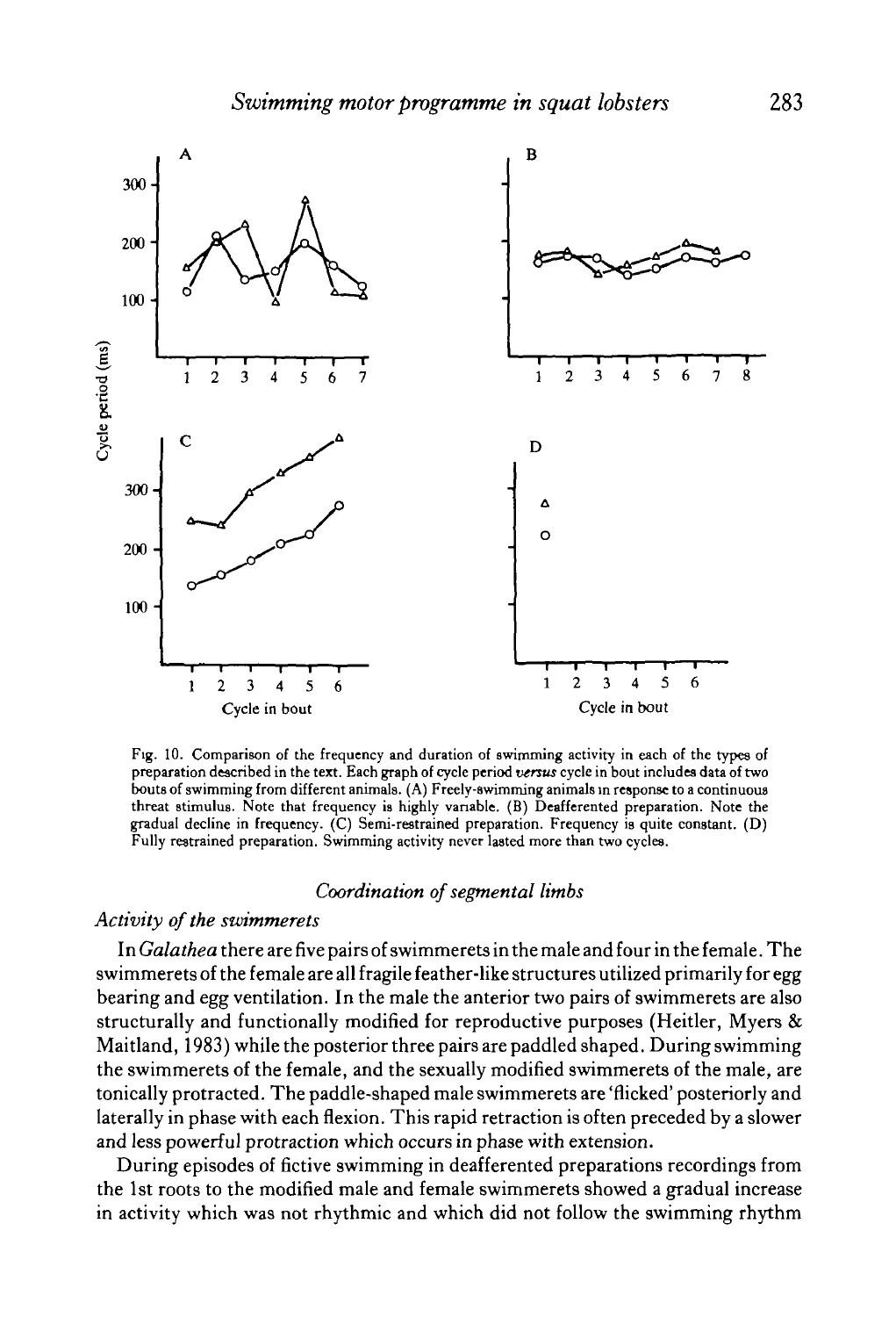

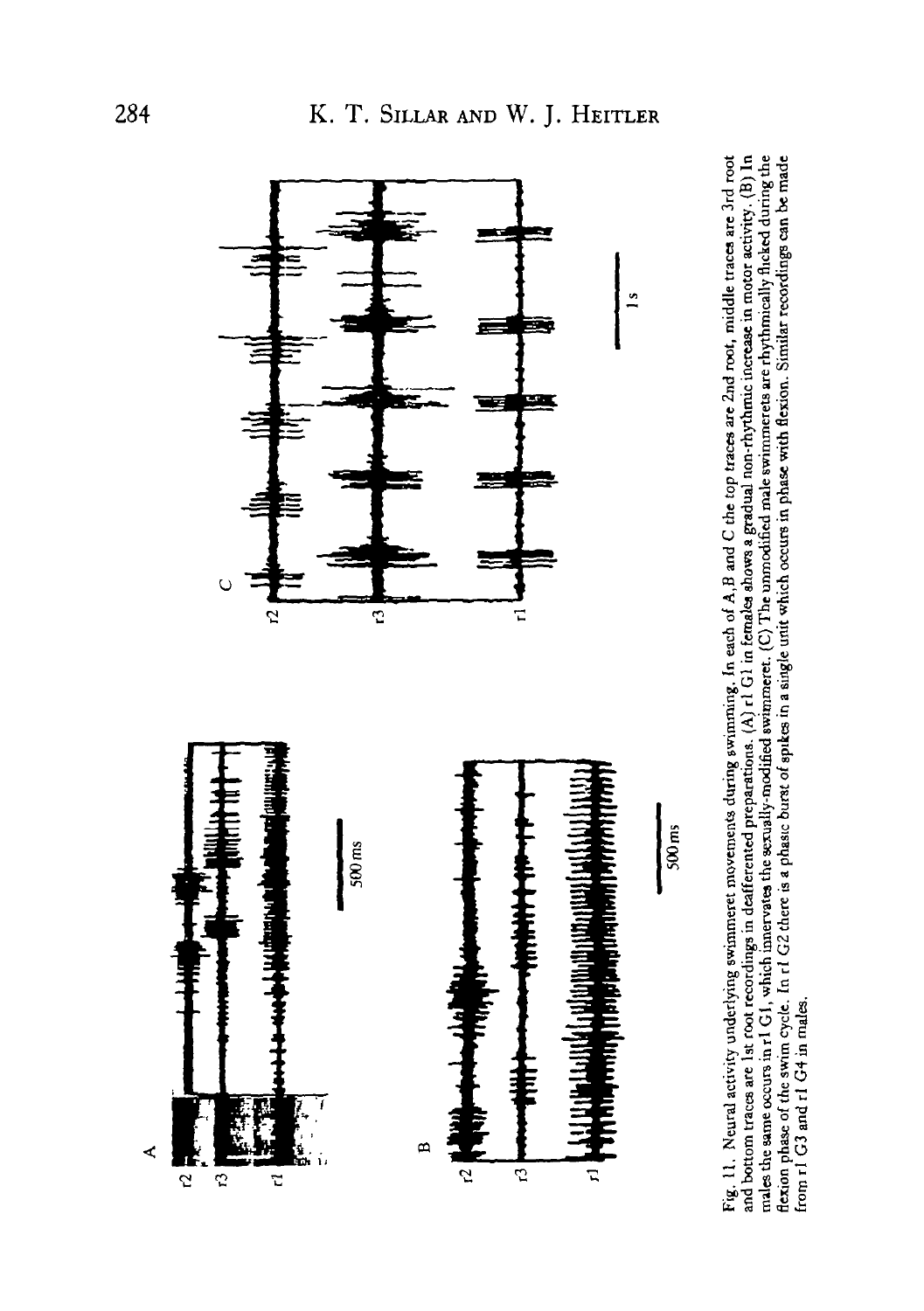# *Swimming motor programme in squat lobsters* 285

(Fig. 11A,B). In contrast the 1st roots of G2, G3 and G4 which innervate the unmodified male swimmerets displayed oscillatory motor output that was phase-locked to the motor programme for swimming (Fig. 11C). During flexion a single 1st root neurone (called S1) discharged at high frequency. S1 was characterized by a large extracellularly recorded potential, at least double that of other 1st root units in most cases. Dual 1st root recordings during swimming allowed SI to be identified as a motor neurone with a conduction velocity of  $5-7 \text{ m s}^{-1}$ . Its characteristic discharge pattern was recorded in many preparations and it appeared to be the only swimmeret motor neurone to be activated during the flexion phase of the swim cycle. Therefore SI alone must be responsible for the rapid flicking behaviour of the swimmerets during swimming. Since the behaviour involves both retraction and lateral movement SI may innervate a twister muscle. The number of spikes recorded in SI during swimming varied in different preparations from none (on rare occasions) to 11 at up to 100 Hz (Fig. 12). Its frequency and duration of spiking also varied with the intensity and duration of the flexor burst, suggesting common or similar drive during swimming.

During the most intense bouts of swimming a number of different swimmeret motor neurones were occasionally active during the extension phase of the swim cycle. This type of activity may be responsible for the less powerful protraction of the swimmerets which can be observed in intact animals during restrained swimming.



Fig. 12. The activity of the 1st root unit (SI, arrow in A) evoking swimmeret flicking in the male is correlated with flexor motor output. (A) to (D) are four cycles of swimming with increasing flexor burst intensity. Traces are from the 1st root (rl), 2nd root (r2) and 3rd root (r3) of G2. A,B and C are from the same preparation. As flexor burst intensity increases, the frequency and duration of spiking in SI also mcreases. Note that spiking in SI can either follow or lead the onset of flexion.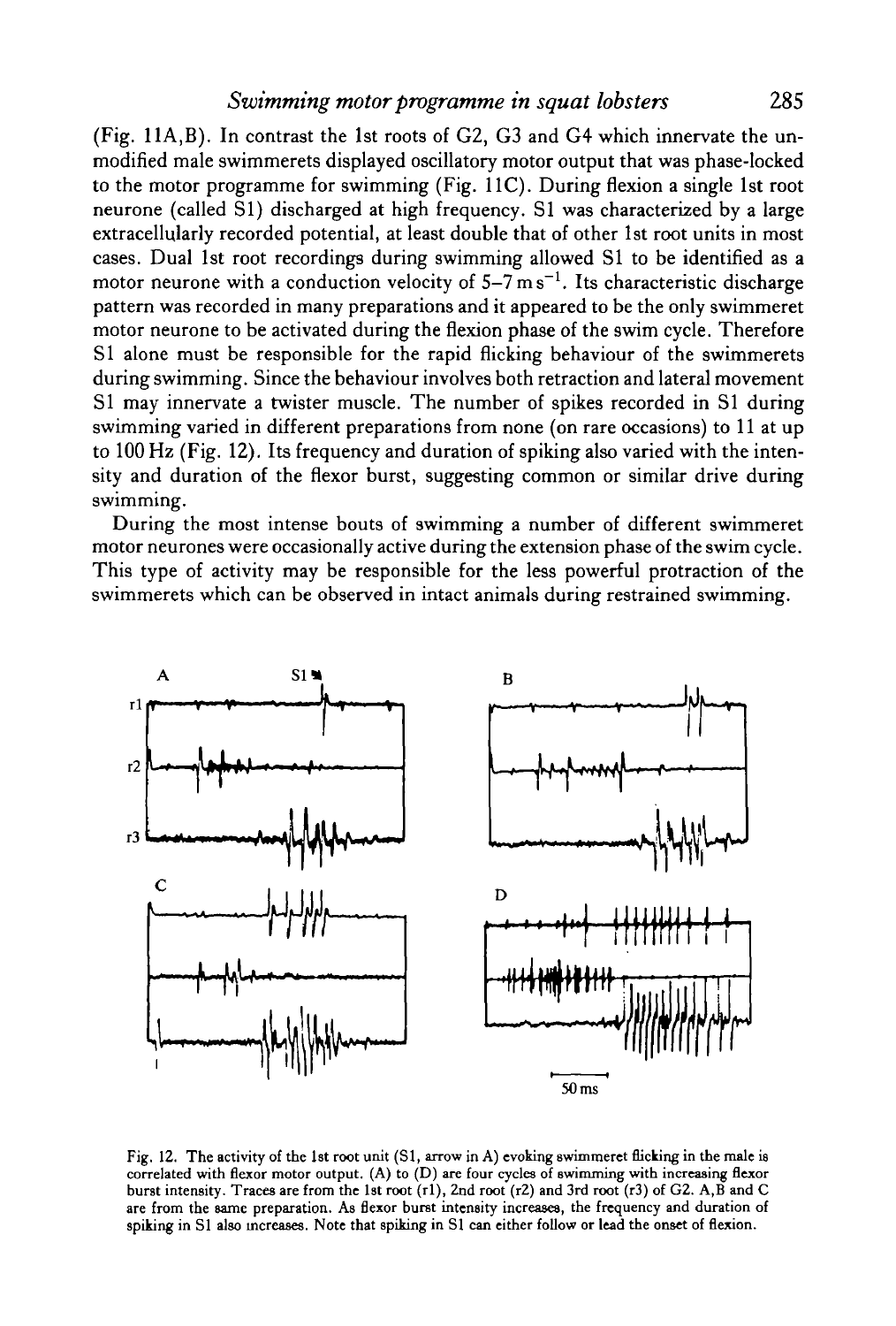

Fig. 13. EMG activity recorded in leg promotor muscles during swimming activity. (A) Promotor activity in leg 2 during a bout of swimming lasting five cycles. Each burst of promotor activity occurred approximately in phase with abdominal flexor muscle activity (not shown). Note the larger amplitude burst on the first cycle. (B) Simultaneous recordings from the promotor muscles of leg 2 (top trace) and leg 3 (bottom trace) during swimming. Scale bar, 200 ms (A), 20 ms (B).

#### *Leg movements*

Observations of unrestrained animals reveal that at the onset of swimming the walking legs and the chelae are extended and promoted, presumably in order to reduce drag. EMG recordings from the promotor muscles of a single leg show that this was induced and maintained by bursts of activity occurring in each swim cycle, in phase with abdominal flexion (Fig. 13). The phasic promotor activity lasted for 20–40 ms, and declined somewhat in amplitude with successive cycles. The overall effect was to throw the legs vigorously forward in the first swim cycle, and to maintain them promoted in subsequent cycles. Adjacent legs were sequentially promoted in an anterior-to-posterior metachronal wave, with a latency that was sufficiently short (5-10 ms) to be accounted for in terms of intersegmental conduction velocity.

#### **DISCUSSION**

The rhythmical alternating bursts of activity in phasic extensor and flexor motor neurones which underlie backward swimming in *Galathea* appear to be produced by a central pattern generator (CPG) located either in the thoracic nervous system or in the suboesophageal ganglion. In the complete absence of sensory feedback from the abdomen it is possible to evoke activity similar in all essential respects to that recorded in the intact, freely-swimming animal. However, a direct demonstration of central pattern generation in the isolated nervous system has not been obtained in this study. In deafferented preparations extension always precedes flexion, with flexion following at short, variable latency. Each phase of the motor programme occupies a constant proportion of the cycle period over a wide range of swim frequencies, and the latency between phases varies linearly with cycle period. Thus the CPG can be described as a skewed oscillator which drives power stroke and return stroke asymmetrically and oppositely within a cycle. The asymmetry occurs because the extension phase of the cycle has evolved to produce minimal counter thrust and is therefore more complicated than flexion (Wine & Krasne, 1982).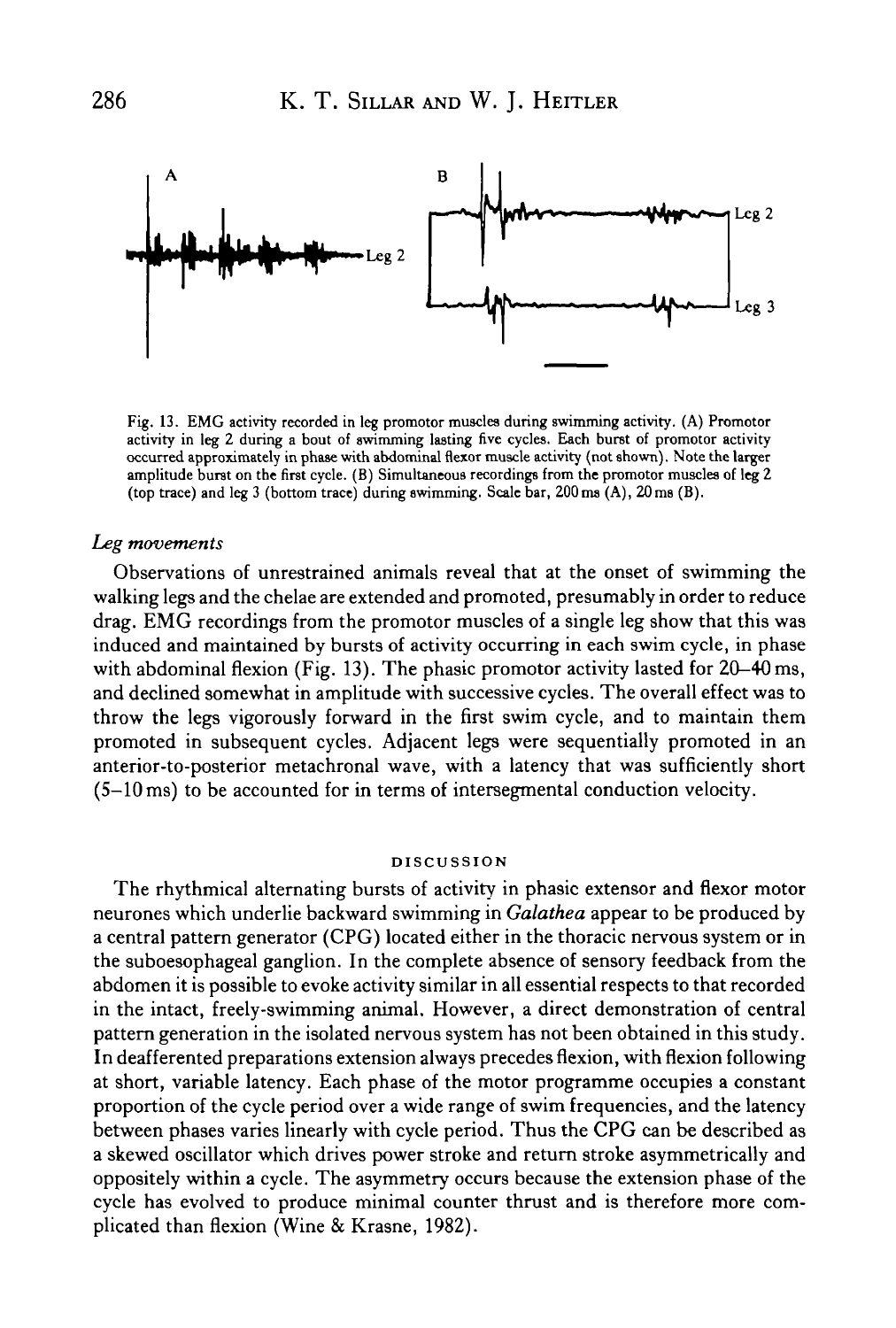# *Swimming motor programme in squat lobsters* 287

In the preceding paper in this series (Sillar & Heitler, 1985) we have suggested, on the basis of anatomical homologies among abdominal motor neurones, that *Galathea* escape is behaviourally homologous with non-giant swimming in crayfish. The present data provide further support for this notion, since in crayfish the non-giant system is also thought to be controlled by a rostral CPG which drives extension first followed by flexion (Schrameck, 1970; Reichert & Wine, 1982; Wine & Krasne, 1972, 1982). However, it has been shown that flexion follows extension at short and *near constant* latency in crayfish and this contrasts with the present findings. It is possible that the wide range of frequencies in the deafferented preparation permits a more accurate measurement of the latency between flexion and extension. Two species of sand crab, *Emerita* and *Blepharipoda* (Anomura), provide further examples of contrasting decapod escape behaviour from which possible homologies can be drawn (Paul 1981a,6). *Blepharipoda* performs a rapid abdominal cycling behaviour which resembles macruran tailflipping (Paul, 1981a) while the abdomen of *Emerita* remains folded upon itself and swimming is accomplished by rapid sculling movements of the uropods (Paul, 1971). Strong homologies exist between the tailfan neuromuscular systems of *Emerita* and *Blepharipoda* (Paul, 19816) and *Galathea* (Maitland, Laverack & Heitler, 1982), suggesting that the three species and their escape behaviour evolved from a common ancestor. It is intriguing that in *Emerita* the uropod CPG appears to function differently, since in deafferented preparations the return stroke follows the power stroke with fixed latency and the power stroke duration is relatively constant regardless of frequency. It has been suggested that only the power stroke of uropod sculling is driven directly by the CPG, with the return stroke rebounding from inhibition (Paul, 1979).

#### *Segmental limb activity in swimming*

The motor programme for swimming is not restricted to activation of the phasic flexor and extensor muscles of the abdomen. There is a simultaneous activation of portions of the segmental limb motor circuitry which is sufficiently powerful to override any rhythmic activity in the walking legs and swimmerets.

During swimming the walking legs are both extended and promoted in phase with each abdominal flexion. It is likely that the major function of this forward thrusting movement is to reduce drag as the animal is propelled backwards. However the fact that leg promotion occurs in phase with flexion (the power stroke) suggests that the legs may also generate some backwards thrust. It is feasible, furthermore, that small changes in the degree of leg promotion and extension could result in lateral steering during escape. The precise role of the thoracic limbs during escape may therefore be more complex than a simple streamlining function.

Concurrent with leg promotion, the paddle-shaped swimmerets of the male are phasically retracted and twisted laterally during the flexion phase of each cycle of swimming. This behaviour is effected by spiking in a single swimmeret motor neurone, SI (Figs 11, 12). The function of the behaviour is not clear. It is unlikely that such movements of the relatively small swimmerets could contribute to power production during swimming, and one would expect the rapid flexion of the abdomen to force the swimmeret into a retracted position anyway. Therefore we suspect that swimmeret flicking may also have a streamlining function. It is of interest that in the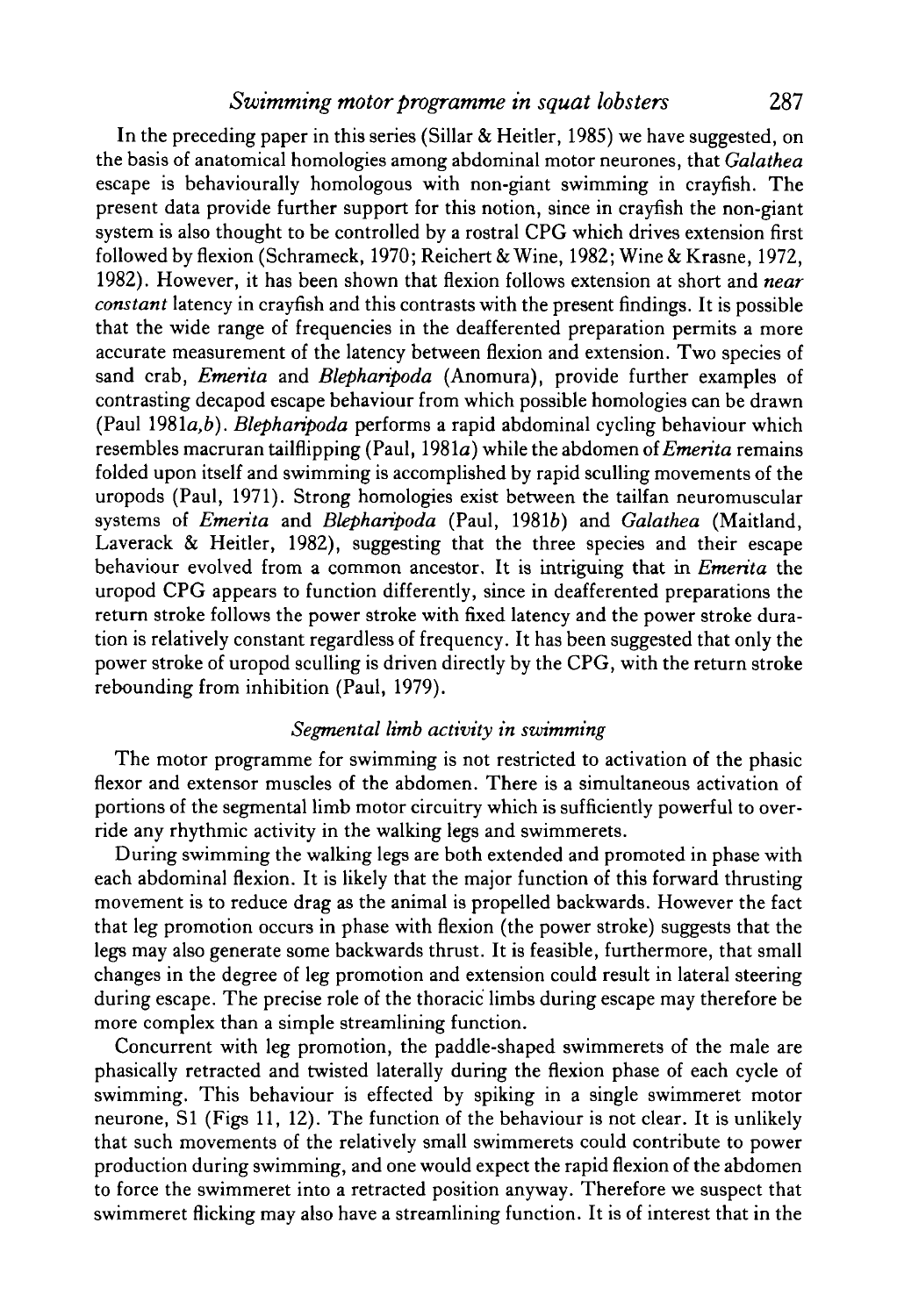# 288 K. T. SILLAR AND W. J. HEITLER

highly specialized giant fibre system of crayfish a primary central driver neurone, the segmental giant (SG), may have evolved from a swimmeret motor neurone, which subsequently lost its peripheral function (Roberts *et al.* 1982; Kramer, Krasne & Wine, 1981). This neurone, which amplifies and distributes the activity of the giant fibres onto the fast flexor motor neurones, has an axon which runs into the 1st root but then decreases in diameter and fails to reach the swimmeret. Since the giant fibre system of crayfish may have evolved from a non-giant circuit like that in *Galathea,* it is possible that SI is a primitive homologue of the SG.

## *Sensory feedback interactions*

Sensory feedback has both excitatory and inhibitory effects on the motor programme (Fig. 10). The experimental protocol used in this study was aimed at separating the effects of proprioceptive and exteroceptive information. When proprioceptive feedback is intact but exteroceptive feedback reduced, as in the semirestrained preparation, swim frequency is normally high and constant and the duration of each bout of swimming is longer than in the deafferented preparation. Thus normal proprioceptive information generated by abdominal cycling has excitatory effects on the CPG for swimming. The particular proprioceptors responsible for this phenomenon have not been identified nor their mode of action investigated. However, for the following reasons the abdominal muscle receptor organs (MROs, Alexandrowicz, 1951) are likely candidates. The MROs are the only major identified proprioceptors in the abdomen which are known to respond to abdominal flexion. In crayfish the MROs monosynaptically excite phasic extensor motor neurones and the phasic flexor inhibitor (Wine, 1977), and hence may increase the firing frequency of these cells during swimming. In *Galathea,* as in crayfish (Hughes & Wiersma, I960), the ascending branches of the MROs have been traced anatomically to the suboesophageal ganglion and thus project into the region where the CPG is thought to be located. Thus, ascending MRO activity induced by tail flexion may interact with the CPG to set and maintain the overall frequency of swimming. The intraganglionic effects may ensure that motor neurones fire at a frequency appropriate to the output frequency of the CPG.

In the fully restrained preparation, swimming is inhibited but we have not identified either the origin or target of this inhibition. Although the only known effects of the MROs are excitatory (Wine, 1977) it cannot be ruled out that these or other proprioceptors have inhibitory effects when their normal firing pattern is disrupted. It is more likely, however, that inhibition is mediated by exteroceptive feedback. In freely-swimming animals for example, sensory feedback, generated by contact with obstacles in the environment, is sufficient to terminate swimming. Under constant threat, animals swim despite repeated contact with the experimental chamber, but with highly variable frequency. This can be attributed to exteroceptive inhibition-the behaviour is repeatedly switched on by the threat and off by mechanical interference. Restraint-induced inhibition is probably focused on the rostral CNS and not on the motor neurones of the abdomen since it can be overridden by a strong sensory stimulus to produce a restricted number of otherwise normal swim cycles.

Thus there is a dual function for sensory input in the swimming system of *Galathea.* The inhibitory effects of exteroceptive feedback may compensate for